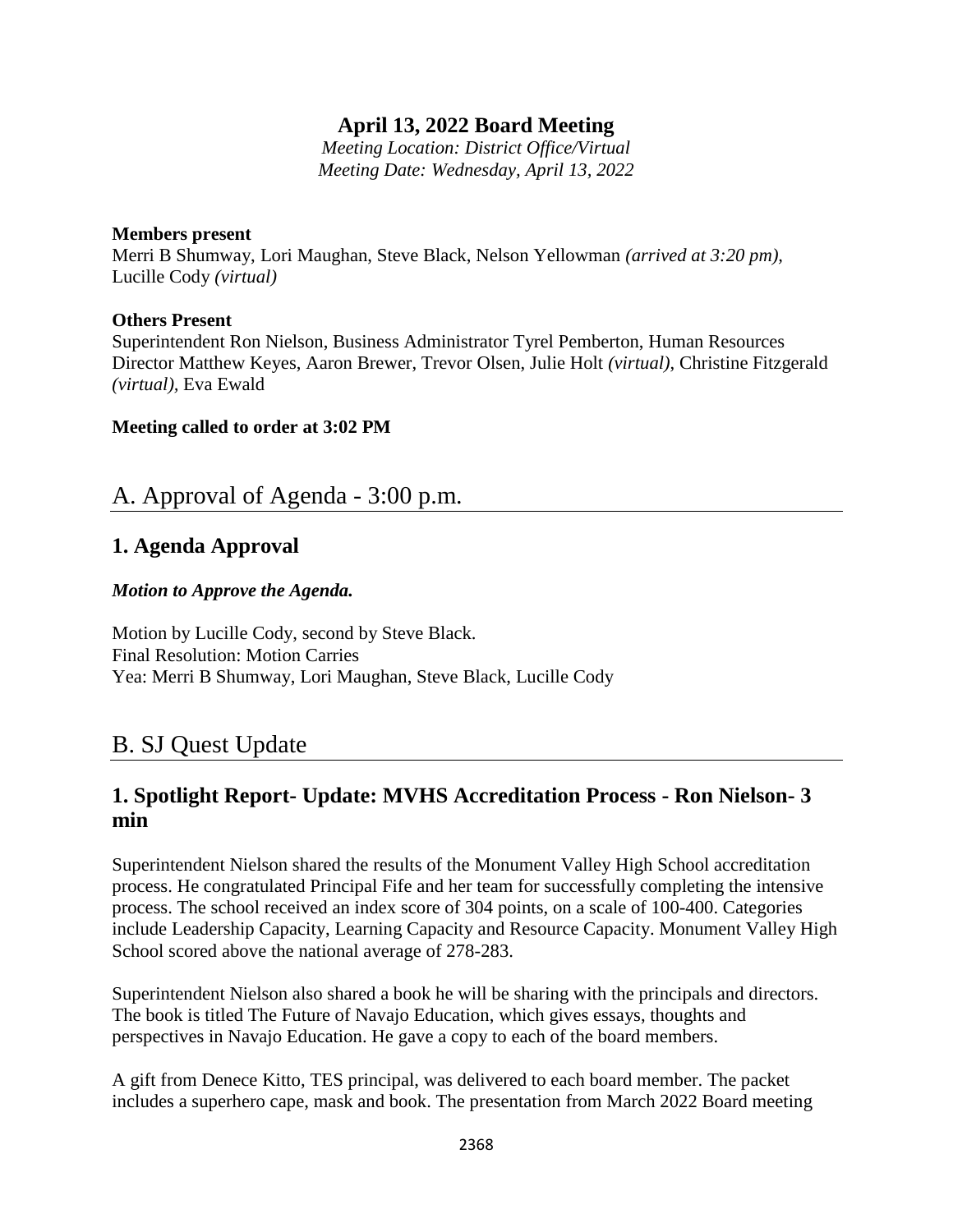which Principal Kitto shared the intention of the students and staff creating their initiated the gift. Board members also received a succulent plant and note from the Special Education department.

C. Board Discussion Items *(Note, discussion items not discussed before 5PM break will be discussed later in the agenda at the board's discretion)*

# **1. COVID 19 2021-22 School Entry Plan/ update Information- Ron Nielson- 5 min**

Superintendent Nielson reported that there are currently less than 5 active cases in our schools, with county cases also very low in numbers. He noted that the Navajo Nation Department of Health has just issued a new Health and Emergency order that moves the Navajo Nation to yellow status, which will allow 50% capacity for graduation events. Assistant Superintendent Christy Fitzgerald will work with River Region schools to make necessary adjustments for the new Navajo Nation mandates.

# **2. OTC and Standing Order- Sheila Alvarez -5 min**

Lead School Nurse Sheila Alvarez, School Nurse Kelsey Homedew, and School Nurse McKall Adams discussed a proposal to allow school nurses to have a standing order to administer over the counter medications to students who need it, under the authorization of the District Medical Director. Over the counter administration would include Tylenol, Ibuprofen, Benadryl, Tums and cough syrup with the parent's sent. The motivation for the request is to allow mild student treatments that can be remedied at school and keep students in school and decrease student absences or checkouts where possible. There have also been instances where parents arriving to pick up an ill student is delayed for hours and mild over the counter medications would greatly assist the student in waiting.

Human Resources Director Matthew Keyes also noted that this is a practice that is done in other school districts, including Wasatch County School District, whose policy the district personnel utilized as a model for San Juan.

# **3. 2021 Sharp Survey Data Review – Trevor Olsen – 15 min**

Student Services Director Trevor Olsen reviewed the most recent results of the Sharp Survey and answered questions regarding the future use of the survey in the schools. Highlights from the survey noted substantial increase of Native American student participation from 24.3% in 2017 to 46.7% in 2019. While substance abuse remained below the national average, the need for mental health and reported mental health concerns remain of high priority.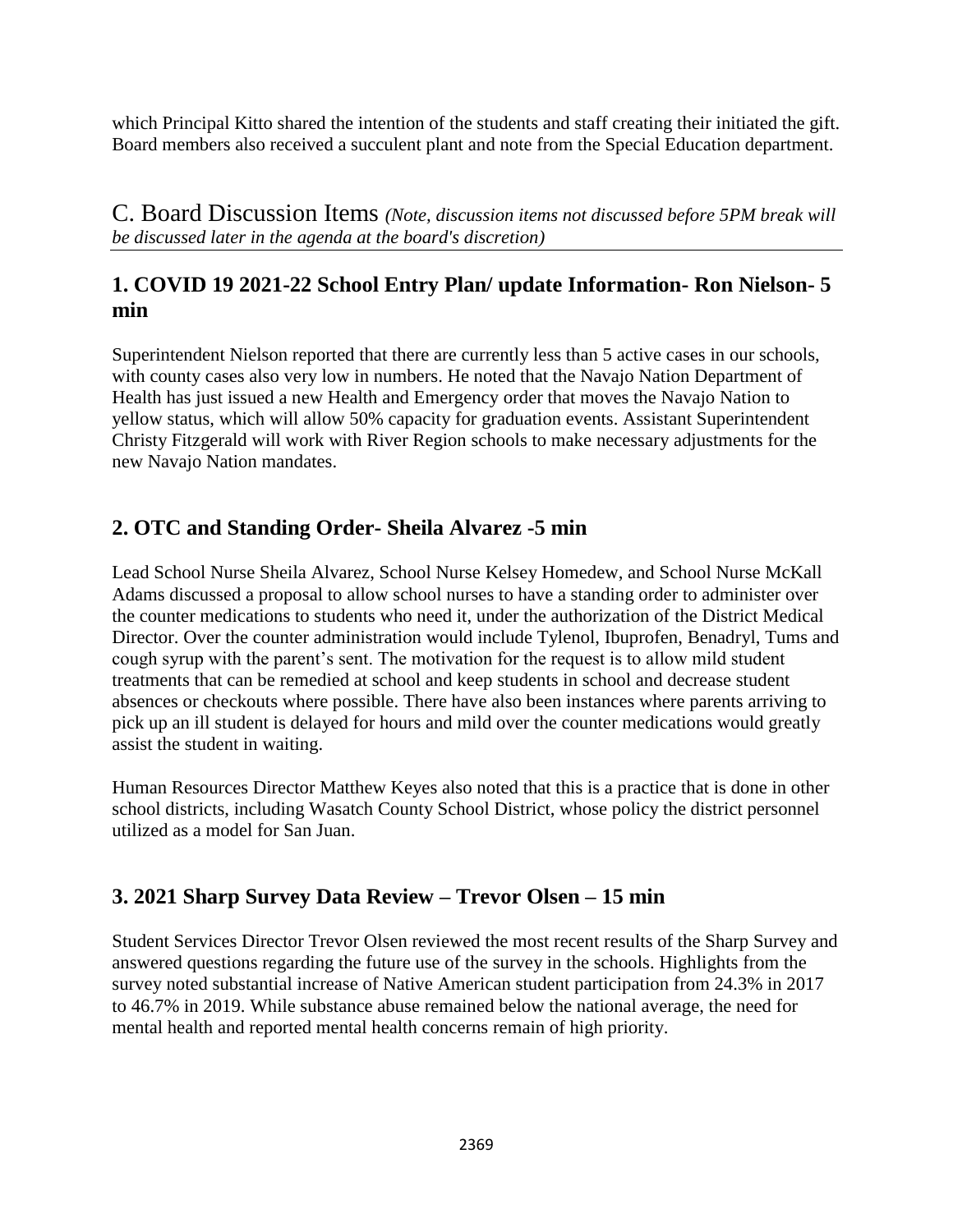# **4. Project AWARE – Trevor Olsen – 3 min**

Student Services Director Trevor Olsen shared the goals of acquiring a grant from Project AWARE to assist in sustaining and bolstering offerings for mental health offerings for students. He also clarified that the district has reached out to other mental health agencies in the local area, including online and Navajo Nation services, to increase offerings of mental health care for students and staff. He noted that there are coordination meetings held with the aforementioned agencies on an ongoing basis.

# **5. NYCP Grant Information and Requested Letter of Support – Trevor Olsen – 5 min**

Mr. Olson requests a completed letter of support from the board for the Federal Native Youth Community Project Grant. He noted that while we have had this grant in the district before, this current grant will focus on culture and heritage implementation of a Native tribe. The plan is to focus on things that are currently being done and continue those things, as well as add a closer focus to the White Mesa community and how to support youth there.

## **6. Employee 2022-23 Negotiations Update – Matt Keyes – 3 min**

Human Resources Director Matt Keyes stated that negotiations will move forward after the legislative numbers are solidified. This should happen in the April 11 & 12 Superintendent's meeting. From there, the district team will meet with our teacher association and finalize an agreement. The Board can expect a contract proposal in the May school board meeting so that affected contracts can be sent out immediately following the board approval.

# **7. Land Trust Plans 2022-23 – Christy Fitzgerald/Julie Holt – 15 min**

Assistant Superintendents Christy Fitzgerald and Julie Holt presented the 2022-23 Land Trust Plans to the board for approval.

### **8. Capital Plan Work Session - Tyrel Pemberton/ Ron Nielson - 30 min**

Business Administrator Tyrel Pemberton shared with the board a spread sheet that more fully shows the long-term challenge of replacing buildings and meeting our capital needs. He also shared a recent salary comparison done by the Business Administrator in the Beaver School District. Keeping salaries competitive is a strong competing variable to budgeting money for capital needs. He felt it imperative for the board to be current and fully aware of how our district presently stands in this area.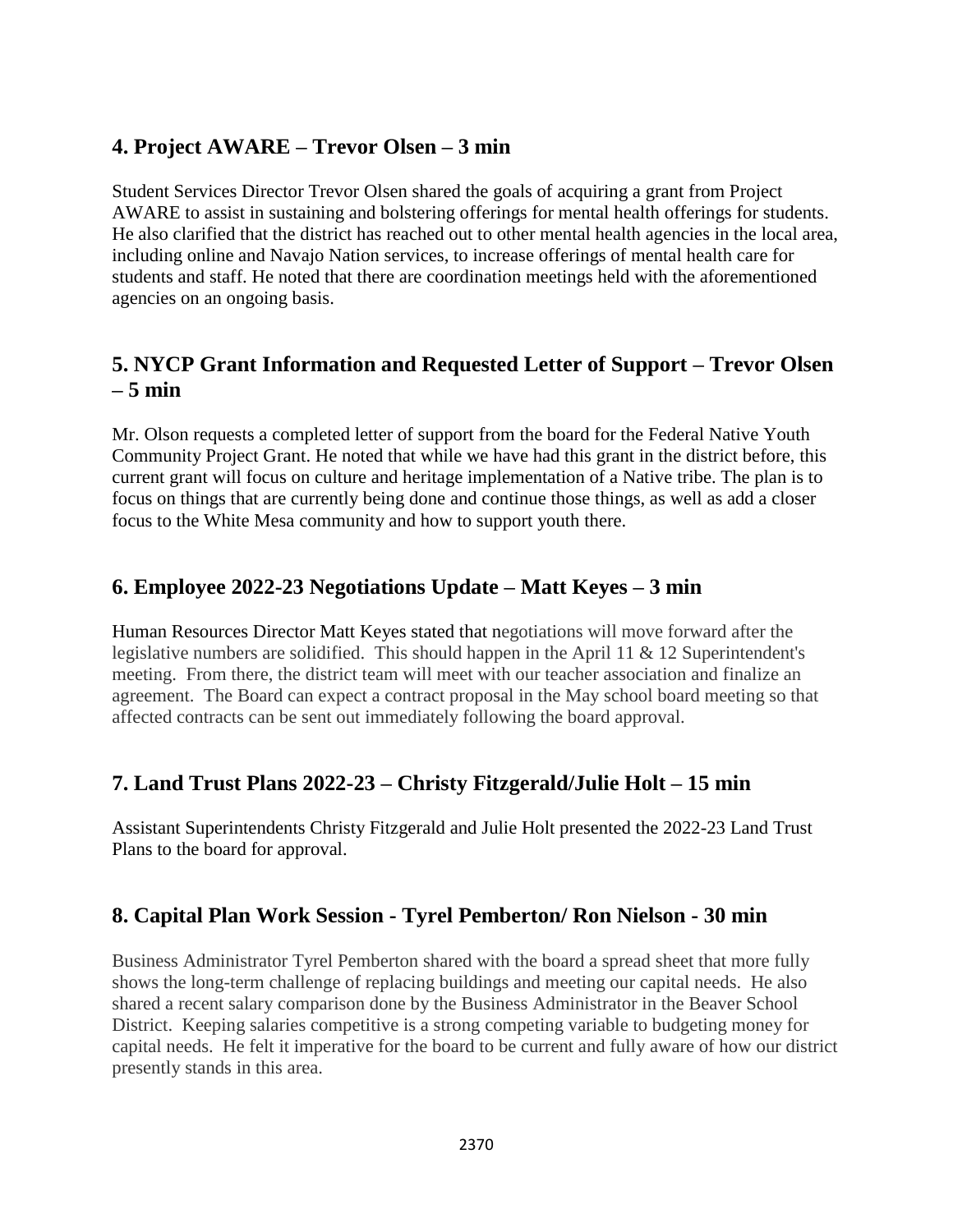## **9. Building Use Rental Policy 8220 & Policy 8230 – Ron Nielson – 15 min**

Due to recent public request, the board will review Policy 8220 and Policy 8230 to discuss the deposit requirements and deposit cap amounts, as well as review criteria for non-profit and other classifications of community building user requests.

# **10. Reporting Fraud or Abuse Policy 4316- Tyrel Pemberton- 3 min**

This policy request is in response to the fraud threat assessment each district receives each year. Each district receives a fraud potential rating and training criteria. As part of the criteria, the rating also requires each board member to watch the State provided video training which will be sent to board members via email from Mr. Pemberton. This draft of the policy is for review and not expected for action this meeting.

# **11. Effective Teachers in High Poverty Schools Incentive Program – Ron Nielson – 4 min**

Effective Teachers in High Poverty Schools is a program that recognizes teachers who score at the Highly Effective range as determined by data. This program started with just math, science, and LA teachers in grades 4-11 but has since been increased to SPED and K-3 teachers. This program is set up that a pot of money allocated legislatively provides half of the possible \$7,000 dollar bonus to qualifying teachers. Each district that agrees to participate agrees to put up the other half of the \$7,000. The number of teachers qualifying state wide determine the actual payout. Superintendent Nielson discussed with the Board their preferred way to recognize and honor those K-11 SJSD teachers who have qualified for the Highly Effective Teacher bonus.

# **12. Transportation Budget Discussion - Ron Nielson/Tyrel Pemberton- 10 min projected to lose \$827,000 from last year's budget.**

Superintendent Nielson and Tyrel Pemberton learned in the USSA Meeting held earlier this week, it was announced to the district that we would be losing \$827,000 from the Pupil Transportation Budget allotment from the State this year. There was a drop statewide to 85% for all districts; however, our biggest impact was the drastic drop of "reimbursable miles" used in the last year. Virtual learning for the River Region for the duration of Covid lockdown caused a massive decline in the mileage calculation. Eligible miles for reimbursement are calculated by mileage to and from school only, but being bound by Covid restrictions greatly reduced eligible mileage.

Superintendent Nielson, Brad Eldredge and Tyrel Pemberton are petitioning the State for reprieve, and are petitioning at a State level to be held harmless for following all Navajo Nation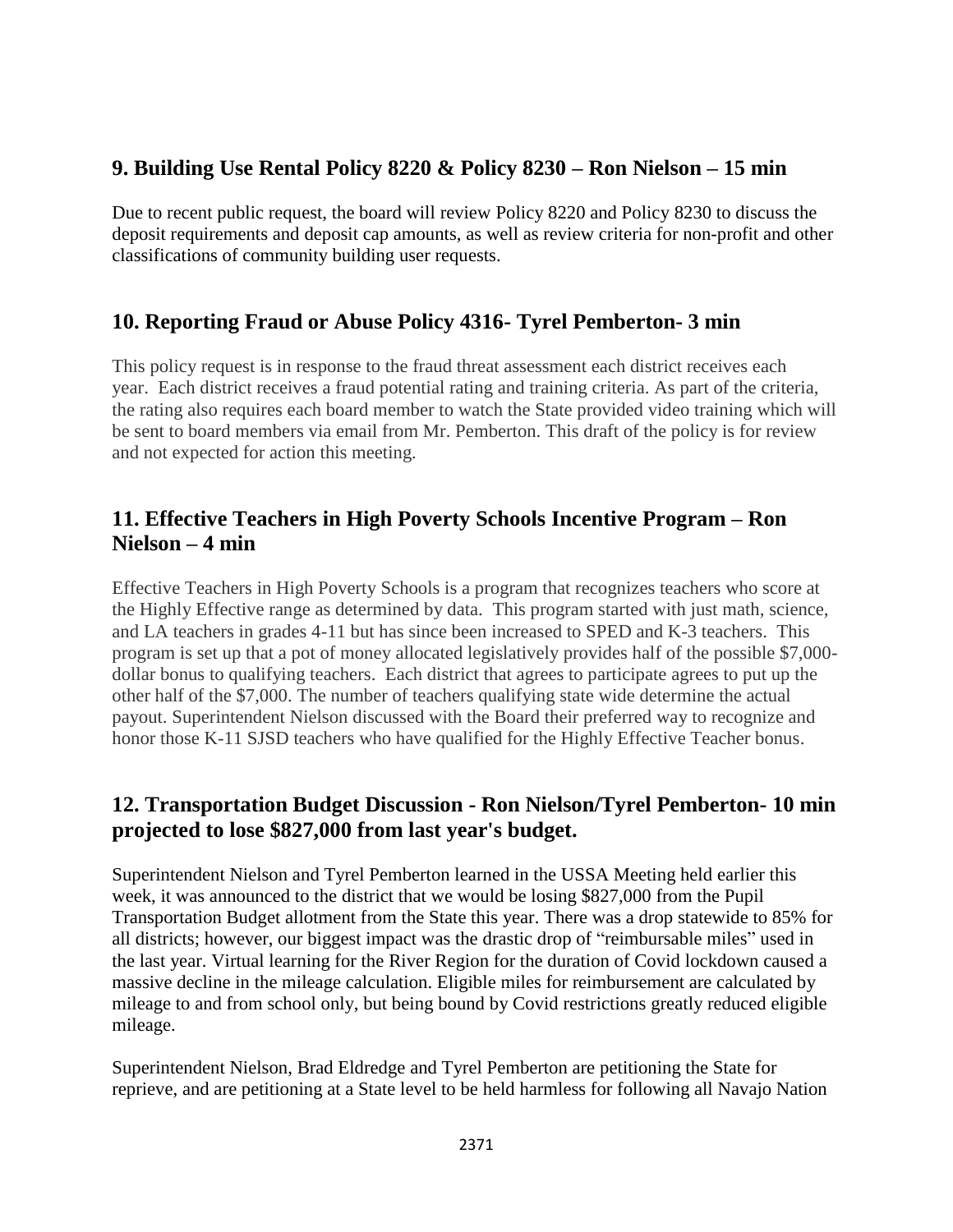Covid restrictions. They will update the board as progress occurs; he noted they will also reach out to the Navajo Nation and may potentially have the board members take action if necessary.

# **13. Proposed Retention Stipend Using ESSER Monies – Ron Nielson – 15 min**

Superintendent Nielson proposed Retention and extra work stipend for all full-time staff (both certified and classified). The stipend would be calculated at 1.5% or \$500 dollar stipend (whichever is higher) to all employees who sign a contract to return for the 2022-23 school year. This stipend would be paid out in the end of May payroll. This type of bonus is funded as an ESSER expenditure if it is structured in an appropriate way.

# D. School/Director - Board Reflection Opportunity 4:00 p.m.

# **1. Assistant Superintendent River Region Report - Christy Fitzgerald - 10 min**

# **2. Assistant Superintendent Mountain Region Report - Julie Holt - 10 min**

Assistant Superintendents Christy Fitzgerald and Julie Holt presented to the school board district wide goals for literacy and math, EL and SpED students as well as leadership and administrative goals. They shared current proficiency statistics and goals based in K-3 Mid-Year Data. They emphasized programs and structure for Flex Time and potential support systems for intervention at the Secondary level.

Ms. Fitzgerald and Ms. Holt gave an overview of the Utah Online School enrollment for both Elementary and Secondary levels, and the progress status of enrolled students in the online program.

Other data shared included Graduation Rates, ACT Scores, updates on schools in Turnaround Status, and Benchmark Data. They shared several Summer Learning opportunities for educators as well.

Some challenges the noted included: Recruitment and Retention, Closing the Learning Gap, Retainment of SpED Teachers and Paraeducators, Health and Wellness of staff and students, need for more Mental Health Services, New Mandates and communicating effectively with parents.

Celebrations highlighted included the return to In-Person instruction in all schools, continued improvement and alignment of 90-Day Plans, the increased focus on Intervention and Extension support for students, and dedicated leadership and educators.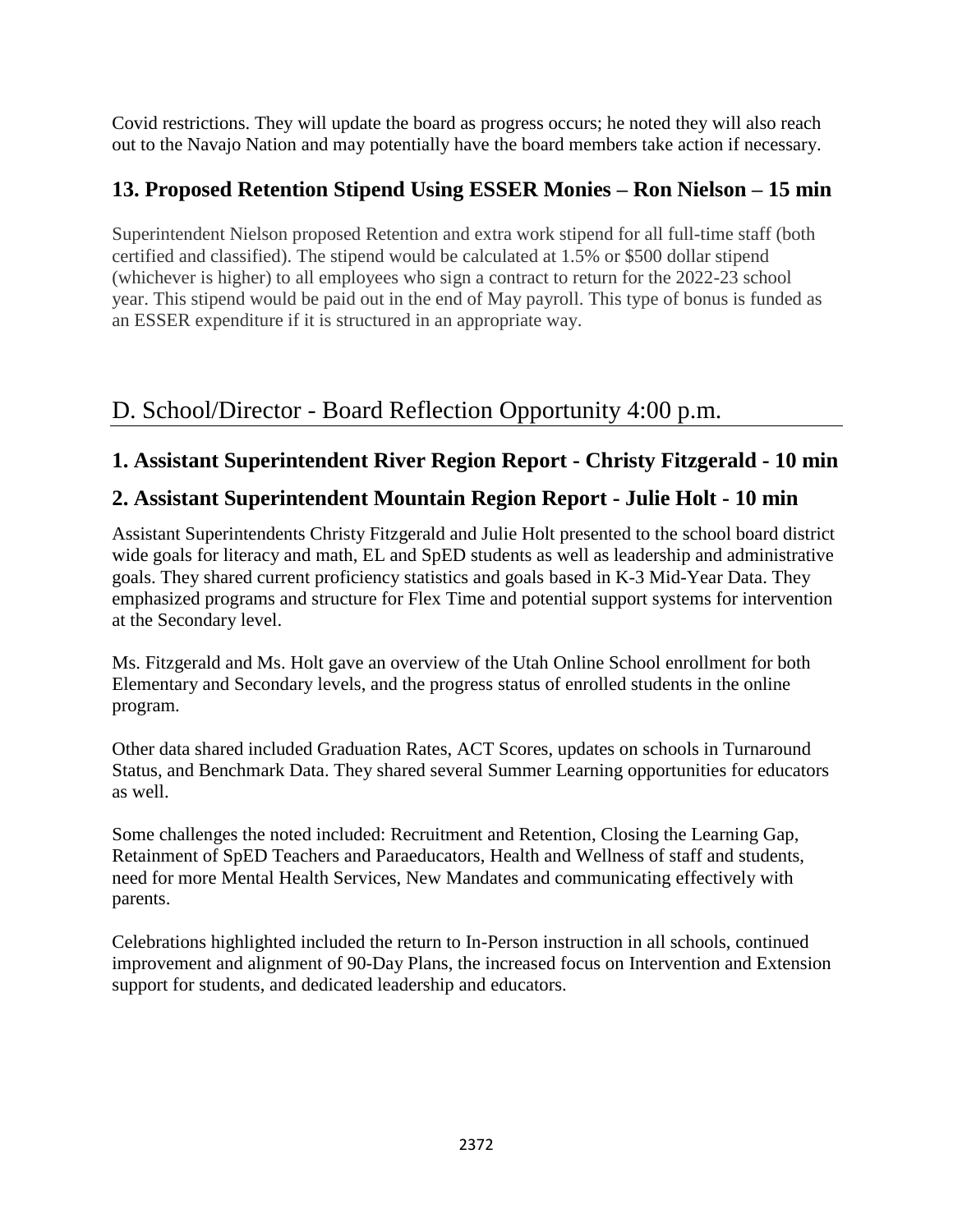# E. Break - @ 5:00 p.m.

# F. Welcome and Recognition of Guests - 6:00 p.m.

# G. SJ-2 Recognition Awards

# **1. San Juan Sweet Job Award: Ally Anderson**

# **2. San Juan Sweet Job Award: Tel Walker**

# H. Citizen Comments

# **1. Citizens' Comments**

*No Citizens' Comments.* 

# I. Closed Session *(At Board Discretion, Closed Session may be Moved)*

## **1. Purchase, exchange or lease of real property**

## **2. Litigation**

# **3. Personnel**

*No Closed Session needed.* 

# J. Consent Agenda

- **1. Minutes**
- **2. Revenue Reports**
- **3. Expenditure Reports**
- **4. School Expenditure Reports**
- **5. Monthly Checks**
- **6. Board Travel Reports**
- **7. Personnel Report(s) and Information**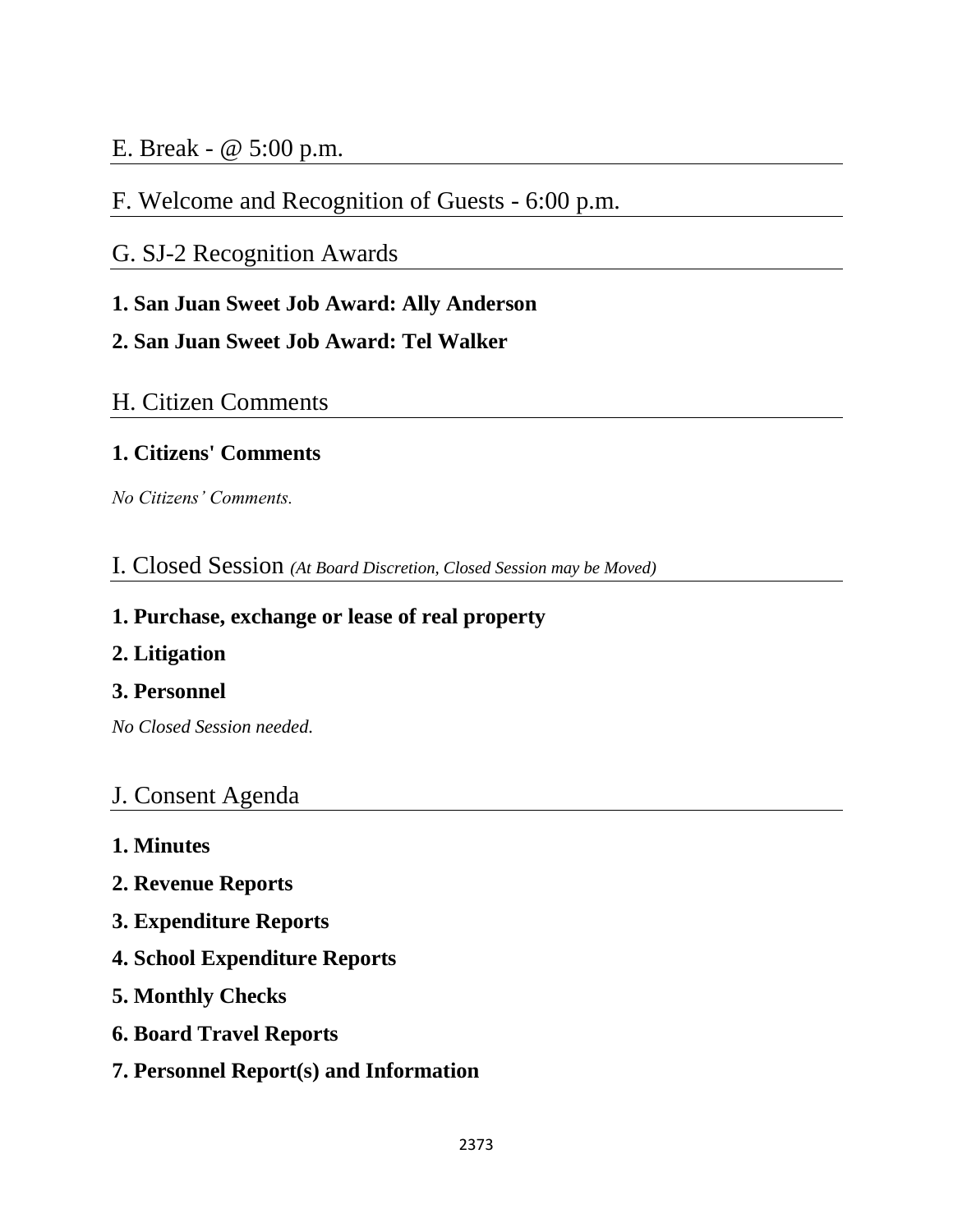### **8. Home School Requests**

## **9. Student Hearings**

# **10. Approval of all Consent Agenda Items**

### *Motion to Accept Consent Agenda.*

Motion by Nelson Yellowman, second by Lucille Cody. Final Resolution: Motion Carries Yea: Nelson Yellowman, Merri B Shumway, Lori Maughan, Steve Black, Lucille Cody

# K. Possible Action Items

# **1. COVID 19 Student Re-entry Plan Revisions**

*No action needed.*

# **2. OTC and Standing Order**

### *Motion to postpone Action to next meeting for a 2nd Reading.*

Motion by Steve Black, second by Merri B Shumway. Final Resolution: Motion Carries Yea: Nelson Yellowman, Merri B Shumway, Lori Maughan, Steve Black, Lucille Cody

# **3. Project Aware**

### *Motion to grant approval to proceed with Project Aware application.*

Motion by Steve Black, second by Merri B Shumway. Final Resolution: Motion Carries Yea: Nelson Yellowman, Merri B Shumway, Lori Maughan, Steve Black, Lucille Cody

# **4. NYCP Letter of Support**

### *Motion to accept the NYCP Grant.*

Motion by Nelson Yellowman, second by Lucille Cody. Motion Carries Yea: Nelson Yellowman, Merri B Shumway, Lori Maughan, Steve Black, Lucille Cody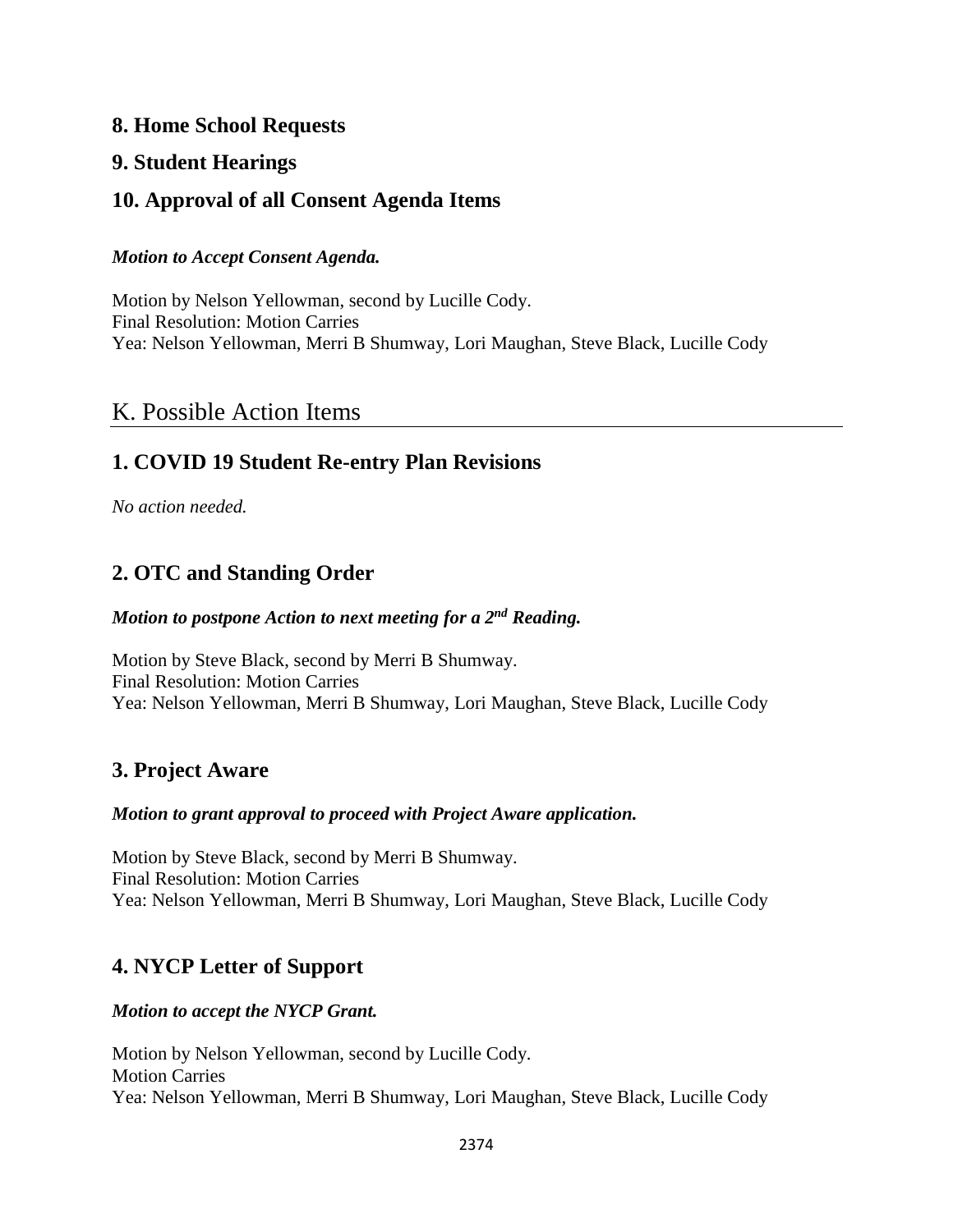### *Motion to amend the motion by adding the phrase "and approve a Letter of Support."*

Motion by Steve Black, second by Merri B Shumway. Final Resolution: Motion Carries Yea: Nelson Yellowman, Merri B Shumway, Lori Maughan, Steve Black, Lucille Cody

## **5. Land Trust Plans 2023-24 2022-23.**

### *Motion to accept the Land Trust Plans for 2022-23, with correcting clerical error on agenda.*

Motion by Merri B Shumway, second by Nelson Yellowman. Final Resolution: Motion Carries Yea: Nelson Yellowman, Merri B Shumway, Lori Maughan, Steve Black, Lucille Cody

*\*correction made in title, above\**

# **6. SJSD Capital Plan Next Steps**

*No motion.*

# **7. Building Use Policy 8220 & 8230**

*No motion.* 

# **8. Policy 4316 Reporting Fraud and Abuse**

*No motion.*

# **9. 2022-2023 Staff Retention Stipend**

### *Motion to approve a stipend of the greater of 1.5% or \$500 for regular employees as proposed by administration, paid for by ESSER funds.*

Motion by Steve Black, second by Merri B Shumway. Final Resolution: Motion Carries Yea: Nelson Yellowman, Merri B Shumway, Lori Maughan, Steve Black, Lucille Cody